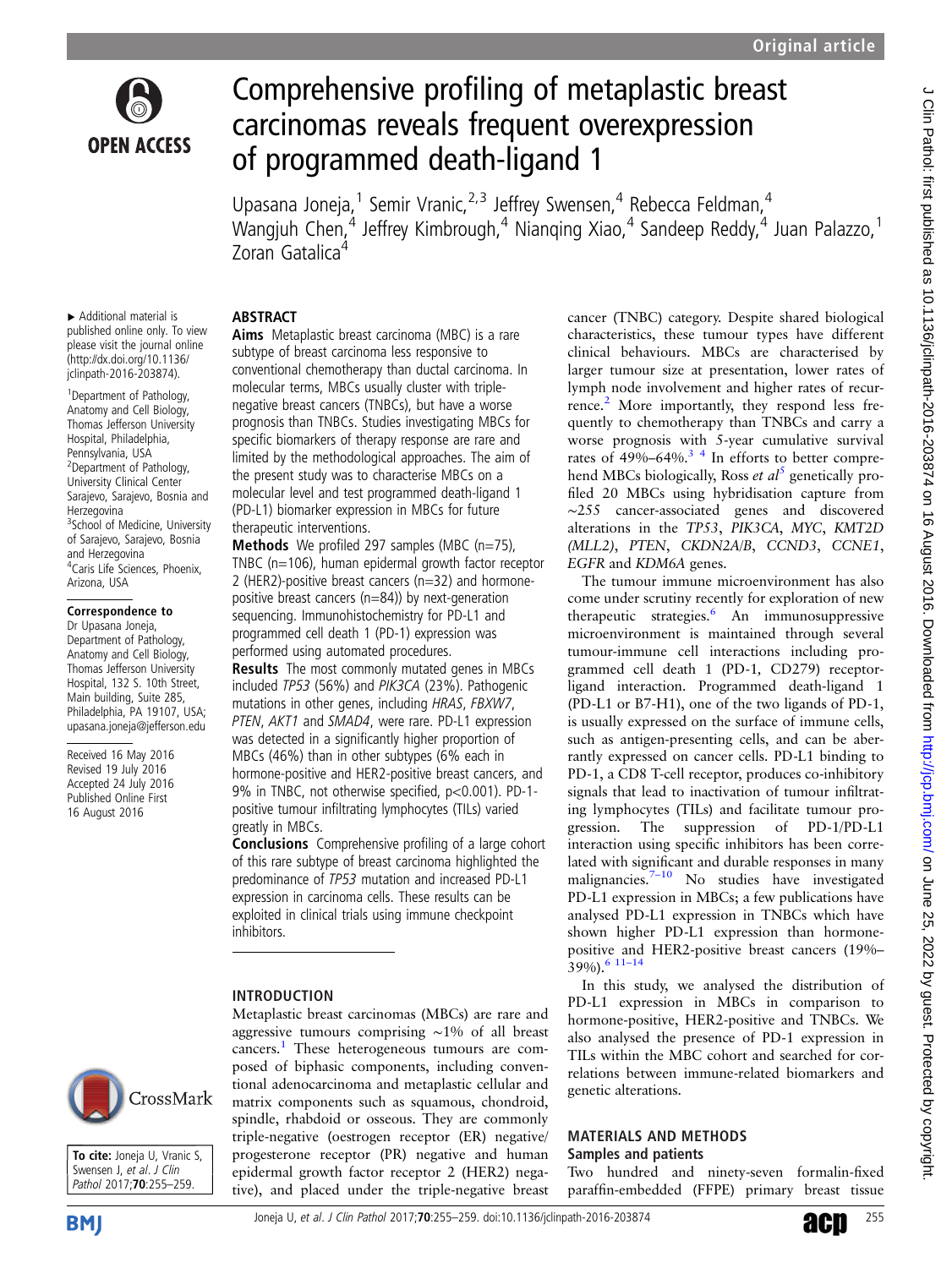<span id="page-1-0"></span>samples from Thomas Jefferson University Hospital (Philadelphia, Pennsylvania, USA) and Caris Life Sciences (Phoenix, Arizona, USA) included MBC (n=75), TNBC, not otherwise specified (n=106), HER2-positive breast cancers (n=32) and hormone-positive (ER and PR) breast cancers (n=84). The TNBCs, HER2-positive and hormone-positive breast cancers were limited to histologic subtype: invasive ductal carcinoma, not otherwise specified. The mean age of the MBC group was 63 years. The H&E stained slides were re-reviewed by a board-certified pathologist to confirm the diagnosis of MBC. The diagnostic criteria included the presence of ductal carcinoma coexisting with a metaplastic component as defined by the WHO (2012) classification. Histologically, the MBC group consisted of carcinomas with metaplastic elements including 20 spindle, 18 squamous, 16 chondroid, 12 mixed, 5 myoepithelial, 3 not specified and 1 angiosarcomatoid. The tissue samples included biopsies and/or resection specimens irrespective of therapeutic status.

Within the MBC group, hormone receptor and HER2 status information were available for 71 patients. ER and PR immunohistochemistry (IHC) were considered positive when nuclear staining was identified in  $>1\%$  of the tumour cells.<sup>15</sup> HER2 scoring was based on circumferential membranous staining using the HER2 testing algorithm: Scores 0 and 1+ were considered negative, score 2+ was considered equivocal and reflexively tested with in situ hybridisation (ISH) and score 3+ was called positive on IHC alone.<sup>[16](#page-4-0)</sup> The majority of MBCs were triple negative (63/71, 89%). Among the remaining eight cases (11%), three were ER and PR positive only, two were PR positive only, two were ER positive only and one was HER2 positive/ER negative/PR negative. Within the invasive ductal carcinoma groups, the hormone-positive samples were ER and PR positive, and HER2 negative by IHC and HER2/CEP17 ISH. Among the HER2-positive cancers, all cases were HER2 positive by IHC and/or ISH. Of these, 16 were ER positive/PR negative, 11 were ER positive/PR positive and 5 were ER negative/PR positive.

TNBC samples were negative for ER, PR and HER2. The study was approved by the Institutional Review Board at both institutions.

#### Immunohistochemistry

FFPE tissue sections were stained for PD-L1 (clone: antihuman PD-L1 rabbit monoclonal antibody SP142, Spring Bioscience) and PD-1 (Clone EH12.1, BD Biosciences/Pharmingen) using automated procedures (Ventana BenchMark XT). For PD-L1 IHC, PD-L1 overexpression was estimated as a percentage of total tumour cells and categorised by intensity of staining  $(0-3+)$ : 0 for no staining, 1+ for weak cytoplasmic staining, 2 + for moderate membranous staining and 3+ for strong membranous staining. Tumour samples with  $\geq 2+$  intensity in  $\geq 5\%$ of the tumour cells were considered positive for PD-L1 overex-pression.<sup>[6](#page-4-0)</sup> <sup>17-[19](#page-4-0)</sup> Dendritic cells and macrophages were consistently positive for PD-L1 and lymphocytes in lymphoid follicles were positive for PD-1, serving as internal positive controls for IHC. PD-1 expression (membranous staining at any intensity) in TILs was assessed by counting positively stained lymphocytes in 10 consecutive high power fields (hpf) rich in lymphocytes within the tumour  $(400 \times$  magnification).

#### Molecular methods

The Illumina TruSeq Amplicon cancer hotspot panel and Illumina MiSeq next-generation sequencing (NGS) were used for analysis of genomic DNA extracted from FFPE tumour

tissues of MBCs following microdissection. The panel tests mutation hotspots of 45 genes that can be found at: [http://www.](http://www.carismolecularintelligence.com/next-generation-sequencing-profile) [carismolecularintelligence.com/next-generation-sequencing-pro](http://www.carismolecularintelligence.com/next-generation-sequencing-profile)file. The extended NGS gene panel used for analysis of the control groups consisted of 592 cancer-related genes sequenced using Agilent SureSelect XT and the Illumina NextSeq instrument. A list of the 592 gene panels can be found at: [http://www.](http://www.carismolecularintelligence.com/pdf/MI%20ProfileX%20Menu%20v10.pdf) [carismolecularintelligence.com/pdf/MI%20Pro](http://www.carismolecularintelligence.com/pdf/MI%20ProfileX%20Menu%20v10.pdf)fileX%20Menu% [20v10.pdf](http://www.carismolecularintelligence.com/pdf/MI%20ProfileX%20Menu%20v10.pdf) All reported variants were detected with >99% confidence based on the frequency of the mutation present and amplicon coverage. A full sequence BRCA1/2 gene analysis was performed using TruSeq Custom Amplicon BRCA1 and BRCA2 panel. Mutations were classified into categories (pathogenic, presumed pathogenic, variant of unknown significance, likely benign and benign) by board-certified clinical molecular geneticists using available database sources and scientific literature.

#### Statistical methods

Correlations between variables were identified using  $\chi^2$  test and two-tailed Fisher's exact test (p≤0.05).

#### RESULTS

#### PD-1 and PD-L1 expression in MBCs and invasive ductal carcinoma groups

The differences in PD-L1 expression in MBCs and the invasive ductal carcinoma groups are summarised in table 1.

PD-L1 expression was positive in 33 of 72 (46%) interpretable MBC cases. Within the invasive ductal carcinoma groups, nine TNBCs (9%), two HER2-positive cancers (6%) and five hormone-positive breast carcinomas (6%) showed PD-L1 expression. Overall, there was a statistically significant difference

Table 1 PD-L1 status in tumour cells of MBCs and invasive ductal carcinoma cases (46% in metaplastic vs 6%–9% in other subtypes combined, p<0.001)

|                                   | PD-L1 status<br>Cut-off $\geq$ 2+ intensity/<br>$\geq$ 5% tumour cells |                 |       |
|-----------------------------------|------------------------------------------------------------------------|-----------------|-------|
|                                   |                                                                        |                 |       |
| Breast cancer subtype             | <b>Negative</b>                                                        | <b>Positive</b> | Total |
| Metaplastic carcinoma             | 39 (54%)                                                               | 33 (46%)        | 72    |
| TNBC-NOS                          | 93 (91%)                                                               | $9(9\%)$        | 102   |
| HER2-positive breast cancer       | 30 (94%)                                                               | 2(6%)           | 32    |
| Hormone-positive breast carcinoma | 79 (94%)                                                               | 5(6%)           | 84    |
| Total                             | 241 (83%)                                                              | 49 (17%)        | 290   |

HER2, human epidermal growth factor receptor 2; MBC, metaplastic breast carcinoma; PD-L1; programmed death-ligand 1; TNBC, triple-negative breast cancer.

| <b>Table 2</b> Categorisation of MBCs based on PD-L1 expression in |
|--------------------------------------------------------------------|
| tumour cells and low or high PD-1 expression in TILs               |

| <b>Type</b> | <b>Tumour microenvironment</b><br>(PD-L1/PD-1 TILs) | Number of cases<br>$(n=71)$ |
|-------------|-----------------------------------------------------|-----------------------------|
|             | PD-L1 positive, high PD-1*                          | 16 (23%)                    |
|             | PD-L1 negative, low PD-1*                           | 22 (31%)                    |
|             | PD-L1 positive, low PD-1*                           | 14 (20%)                    |
| 4           | PD-L1 negative, high PD-1*                          | 19 (26%)                    |
|             |                                                     |                             |

PD-1 categorisation as high or low is done around the median of 22.5 MBC, metaplastic breast carcinoma; PD-1, programmed cell death 1; PD-L1; programmed death-ligand 1; TIL, tumour infiltrating lymphocyte.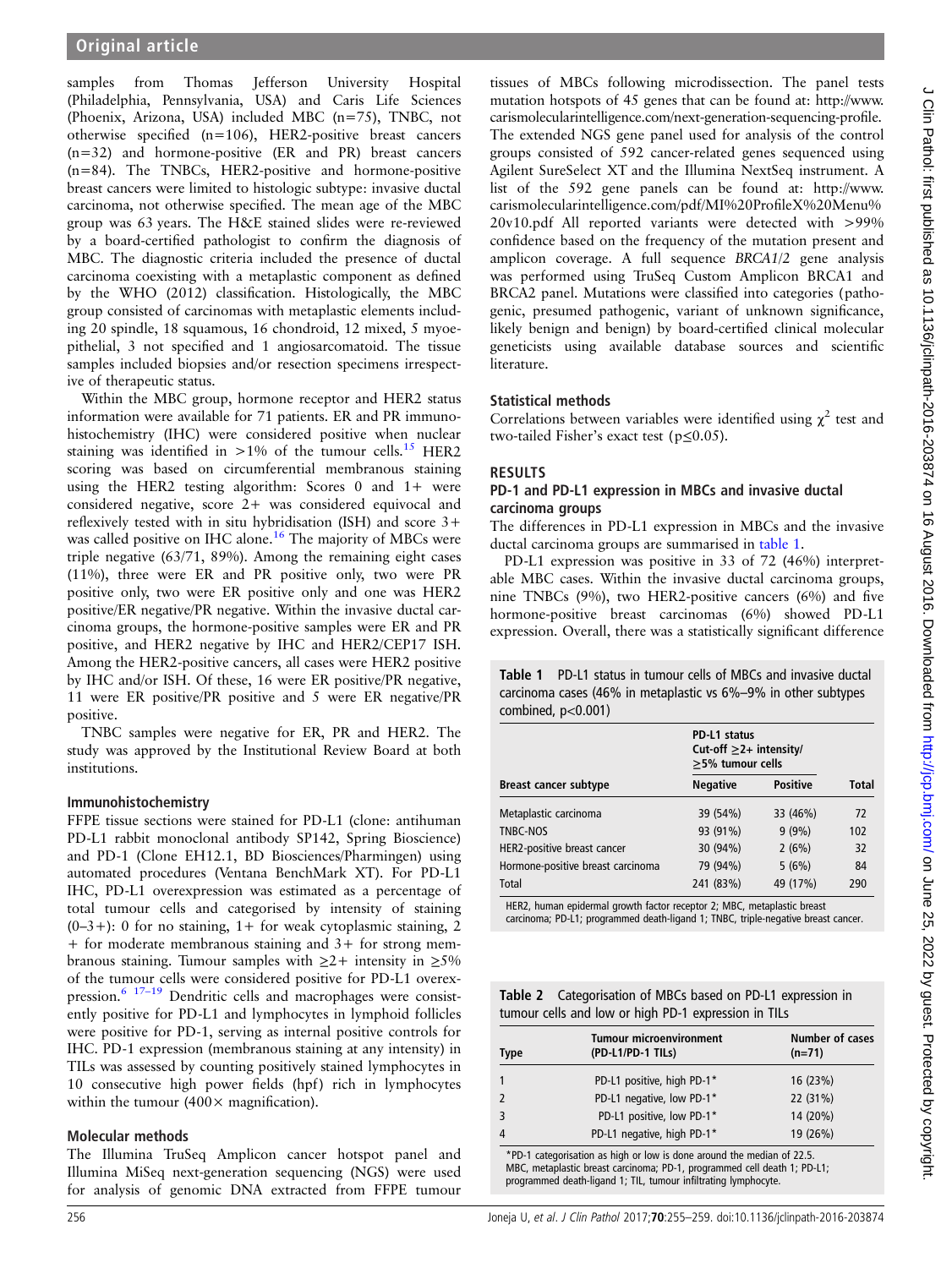in expression of PD-L1 in MBCs versus the TNBCs, HER2-positive and hormone-positive breast cancers (p<0.001). Total TILs were not enumerated; however, they were noted to vary greatly within the MBC cohort by histologic examination. The mean number of PD-1-positive TILs in 10 hpf was 68.3 in 70 interpretable cases (median: 22.5, range: 0–400). The data were dichotomised around the median PD-1 expression into two groups, high versus low PD-1. We then categorised PD-L1 expression in tumour cells and PD-1 expression in TILs into four categories (type 1–4) based on the presence or absence of PD-L1 and high or low PD-1 expression similar to the melanoma study by Teng et  $al^{20}$  $al^{20}$  $al^{20}$ . These results are summarised in [table 2.](#page-1-0)

PD-1 and PD-L1 expression in representative cases of the four categories are depicted in fi[gure 1.](#page-3-0) TILs and PD-1 status of the other breast cancer groups were not analysed for this study.

#### Mutational profile of MBCs and invasive ductal carcinoma groups

Mutational profiles were divided into pathogenic, presumed pathogenic, variants of unknown significance and suspected benign variants. For discussion purposes, only pathogenic/presumed pathogenic alterations were considered. Seventy-two MBCs were tested with the 45-gene NGS mutation panel, which covered regions of the genes in which mutations are commonly found (hotspots). Fifty-seven of these had interpretable results. Failure of the remaining 15 samples was attributed to poor DNA quality in the samples. Of note, 5 of these 15 cases were positive for PD-L1 overexpression (33%). A total of 52 pathogenic/presumed pathogenic alterations were detected in 45 tumours; no mutations were detected in 12 tumours that were successfully sequenced. TP53 alterations were identified in most cases (32/57, 56%) with 20 having isolated TP53 mutations, while 12 also had mutations in other genes. PIK3CA was the second most commonly mutated gene (13/57, 23%) and HRAS was third (3/57). Single cases harboured additional pathogenic mutations of FBXW7, PTEN, AKT1 and SMAD4. Of note, full sequencing of the BRCA1 and BRCA2 genes showed two MBCs samples with pathogenic BRCA1 mutations (R1076fs, S766fs) and one case with BRCA2 mutation of unknown significance. Online [supplementary](http://dx.doi.org/10.1136/jclinpath-2016-203874) figure S1 compares the different mutations and their frequencies in MBCs. Online supplementary tables S1 and S2 list specific mutations that were seen in each case and the clinical significance of the mutations. The 592 gene NGS panel, which covers the complete protein coding regions of the genes, detected pathogenic mutations in 23 genes (those also present in the 45 gene panel) in the TNBC group; results were available for 96 of 106 tumours. A total of 130 pathogenic alterations were detected in 94 TNBCs. Altogether, 83 of 96 cases had a TP53 mutation (86%), 13 had a PIK3CA mutation (14%), 4 had a BRCA1 mutation (4%), 3 had a BRCA2 mutation (3%), 4 had an AKT1 mutation (4%) and 3 had an ERBB2 (Her2) mutation (3%). The remaining 20 mutations were found at a low frequency of ≤2%. Lists of altered genes and frequencies in the different breast cancer groups are presented in online supplementary tables S3–S5. When tumour types were further subcategorised into mutation types, TP53 versus other mutations (see online [supplementary table](http://dx.doi.org/10.1136/jclinpath-2016-203874) S6), TP53 mutations were more prevalent in TNBCs and HER2-positive cases than MBCs (88%, 90% vs 71%). No statistically significant correlation was identified between number of molecular alterations and PD-L1 expression in MBCs (p=0.52). Similarly, no statistically significant correlation was discovered between types of mutations (TP53 vs other) and PD-L1 expression in MBCs ( $p=1.00$ ).

#### **DISCUSSION**

MBCs are an aggressive subtype of breast carcinoma that are comparatively resistant to conventional chemotherapy making them ideal for genomic and immunologic alteration studies in search for novel therapies. An early phase Ib clinical trial using pembrolizumab, a PD-1 inhibitor in recurrent/metastatic TNBCs with PD-L1 expression, has shown promising results (ClinicalTrials.gov identifier: NCT02447003). Comparable data are accruing with the use of MPDL3280A, a PD-L1 inhibitor.[21 22](#page-4-0) A recently published study has shown that patients with metastatic melanoma who responded to pembrolizumab had higher levels of CD8+ T lymphocytes (TILs), PD-1 and PD-L1 expressing cells in their pretreatment samples. $^{23}$  $^{23}$  $^{23}$  These studies suggest that an increased presence of these markers may be associated with improved responses to PD-1/PD-L1 blockade. Our study shows for the first time that PD-L1 expression in MBCs is significantly greater than in HER2-positive breast cancer, hormone-positive breast cancer and TNBCs. Literature shows substantial variability in PD-L1 expression in TNBCs likely due to use of different analysis platforms. Molecular methods of DNA profiling/gene amplification show PD-L1 expression as high as 39% in TNBCs, while IHC studies show PD-L1 expres-sion only as high as 19% in TNBCs.<sup>[11](#page-4-0)-14</sup> Our study showed 9% PD-L1 expression in TNBCs and the variation from literature can be attributed to variability in IHC interpretation and cut-off values. Categorisation of PD-L1 and PD-1 status in MBCs into four groups akin to the melanoma study was done to characterise the tumour microenvironment and gain insight the prognostic implications for use of PD-1/PD-L1 inhibitors in MBCs. $^{20}$  The melanoma study stratification offered prognostic implications, where patients with type 1 expression had the best prognosis and highest probability of responding to PD-1/PD-L1 inhibitors.<sup>[18 24](#page-4-0)</sup> We modified the stratification variables to PD-L1 expression in tumour cells and PD-1 expression in TILs from what was used in the melanoma study. Using PD-L1 and PD-1 expression for categorisation, in our opinion, may be more relevant for PD-1/ PD-L1 inhibitors. In our study, 23% of the MBCs fell in the type 1 category, implying that nearly a quarter of the MBCs would be amenable to immune checkpoint therapy. Interestingly, the prognostic value of PD-L1 expression in breast cancers is controversial. Muenst et al showed PD-L1 as a negative prognostic marker in breast cancer, while another recently published study has lent support to the hypothesis that PD-L1 expression may serve as a good prognostic marker.<sup>[25 26](#page-4-0)</sup> The prognostic value of increased PD-L1 expression in MBCs would be interesting to address in a prospective cohort. In our study, we discovered a vast variation in PD-1 expression in TILs in MBCs. Further studies to better understand the role of TILs and the tumour immune microenvironment in MBCs need to be pursued.

In genetic profiling, TP53 mutation was the most common and biologically relevant alteration discovered in our study, consistent with recently reported results. $5$  Potentially targetable mutations identified in our study affected the PIK3CA/Akt/ mTOR signalling pathway (PIK3CA, AKT-1, PTEN) proposing benefits of using PIK3CA and mTOR inhibitors in MBCs. A study of five metastatic MBCs treated with the mTOR inhibitor, temsirolimus in combination with liposomal doxorubicin and bevacizumab showed promising preliminary results.<sup>27</sup>

The limitations of our study included PD-L1 expression analysis based on a single, although well-characterised, antibody used in clinical trials.<sup>[17](#page-4-0)</sup> The current literature shows vast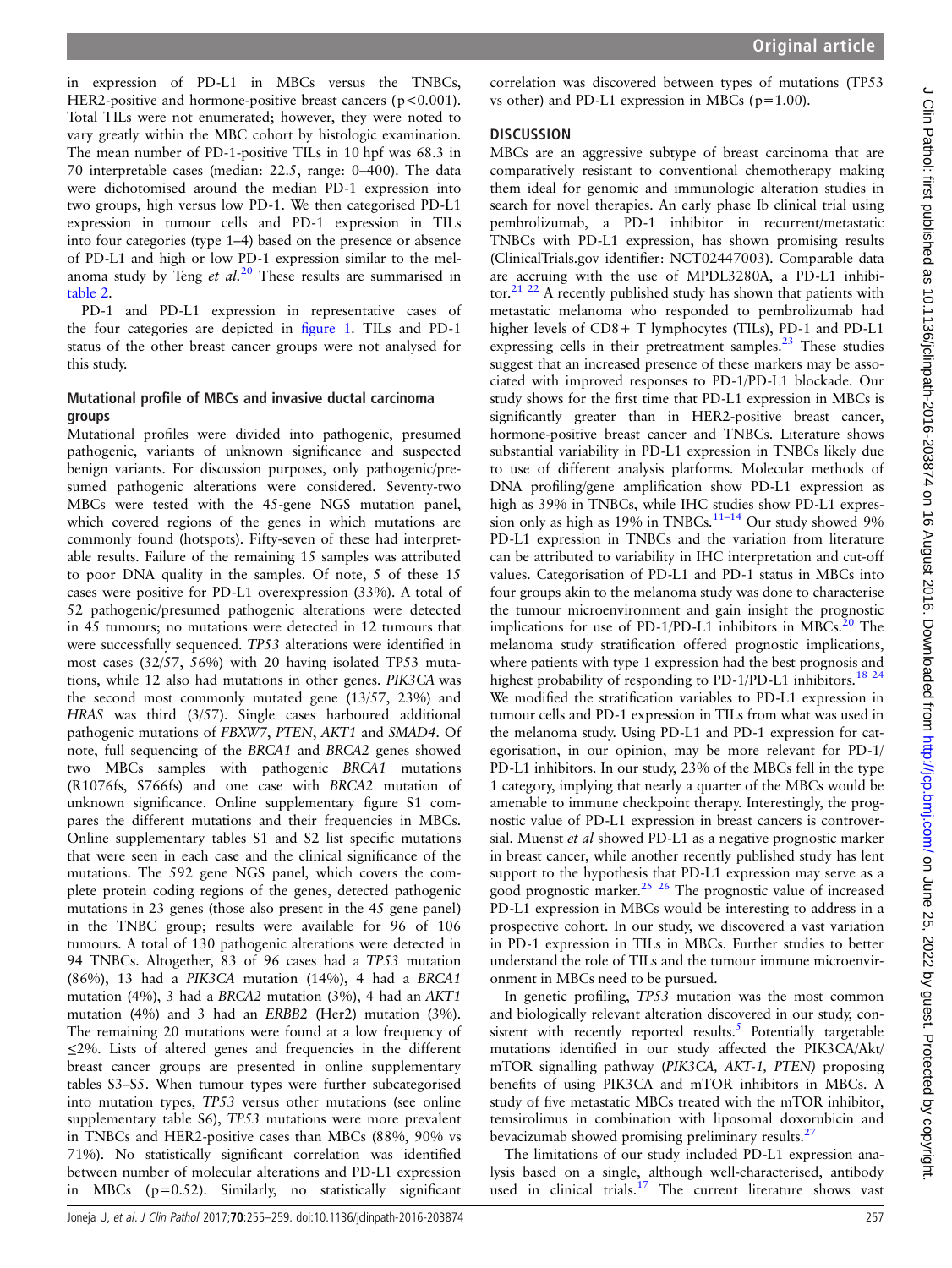<span id="page-3-0"></span>

Figure 1 (A–L) Interface between tumour and tumour infiltrating lymphocytes (TILs) in different metaplastic breast carcinomas (MBCs) categorised into four categories based on programmed death-ligand 1 (PD-L1) and programmed cell death 1 (PD-1) expression, 400× magnification. (A–C) Type 1 (PD-L1 positive, high PD-1): MBC with squamous metaplastic component (A) showing 3+ intensity PD-L1 staining in 50% of the tumour (B) and high PD-1 expression in the peritumoral lymphocytes (210/10 high power fields) (C). (D–F) Type 2 (PD-L1 negative, low PD-1): MBC with spindle cell metaplastic component (D) with tumour cells showing no increase in expression of PD-L1 by tumour cells (E) and no expression of PD-1 by interstitial lymphocytes/plasma cells (F). (G–I) Type 3 (PD-L1 positive, low PD-1): MBC with spindle cell metaplastic component (G) with moderate overexpression of PD-L1 in the tumour cells (H) and no expression of PD-1 in the TILs (I). (J–L) Type 4 (PD-L1 negative, high PD-1): MBC with areas of chondroid metaplastic component ( J) with no PD-L1 overexpression in tumour cells (K) and moderate expression of PD-1 positive in TILs (190/10 high power fields) (L).

variability in PD-L1 IHC interpretation and lack of standardised protocols, except for the recently Food and Drug Administration-approved companion diagnostics kit for use in non-small cell lung carcinomas therapy with pembrolizumab (PD-L1 IHC 22C3pharmDx, Dako). However, it appears that no significant IHC performance differences exist between several recently analysed anti-PD-L1 antibodies raised against the intracytoplasmic domain.<sup>[28](#page-4-0)</sup> Furthermore, our preliminary study has shown high concordance (88%–100%) between

SP142 antibody used in this study and three other antibodies  $(SP263, 28-8$  and  $22c3$  clones).<sup>29</sup> Other limitations include associated biases secondary to missing clinical data, and different platforms used in NGS.

In summary, our study is the first and largest study to demonstrate overexpression of a targetable checkpoint protein, PD-L1 in MBCs. We have also identified the presence of targetable genetic alterations in a large cohort of MBCs providing options for multitargeted combination therapy.